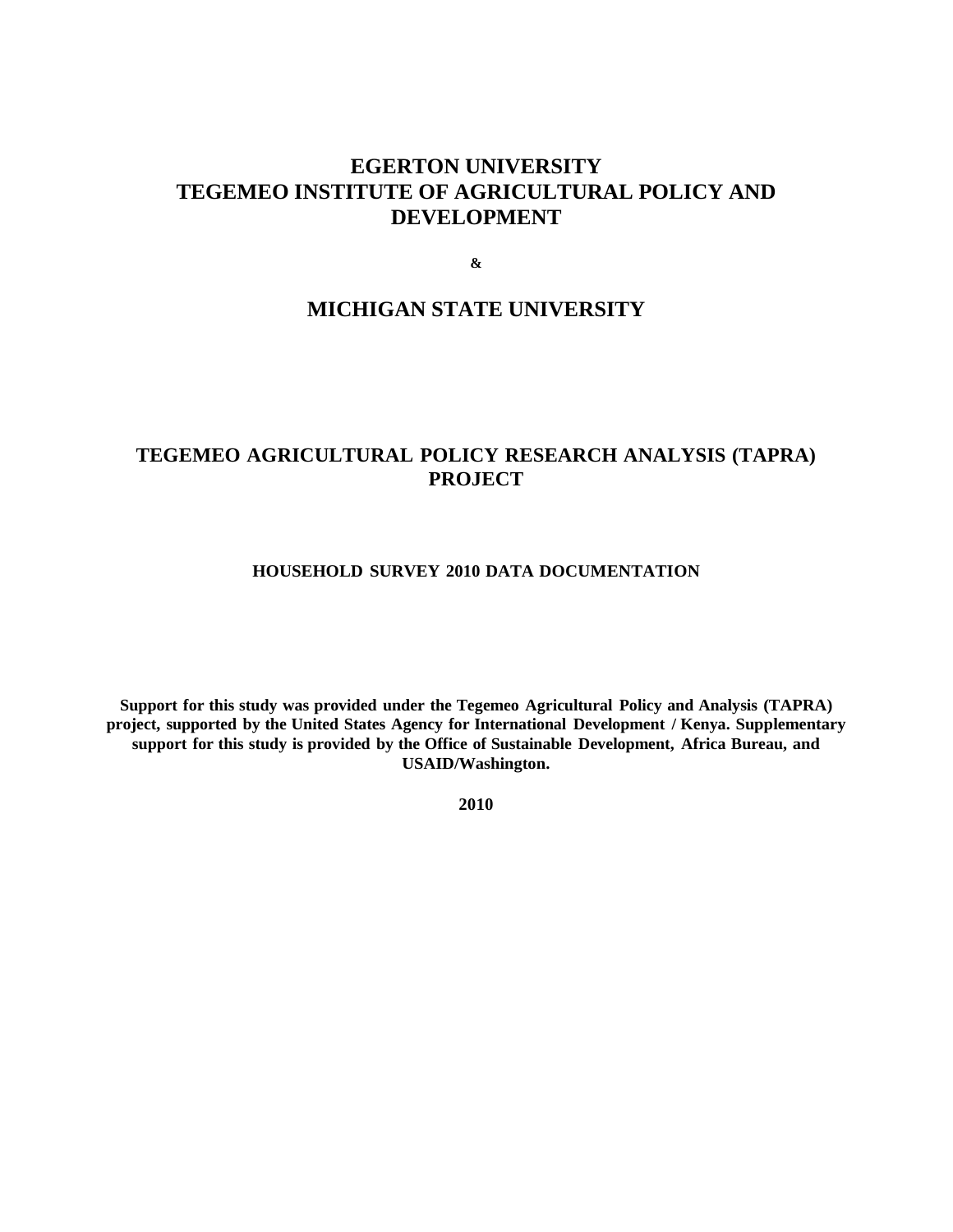### **SAMPLING METHOD**

This TAPRA sample is only composed of TAPRA households that were interviewed in 2007.

The sampling method used was similar across all the sites and is described below:

1. Within the designated area of study (considering AEZs and other criteria), all the villages/sub-areas were listed with the help of the administration or chief.

AEZ, population, and whether the district belonged to the "original" KAMPAP districts (districts where Tegemeo had conducted much research before and had some supplementary data and information on) were some of the key factors in this exercise.

The first step was to identify the spatial distribution of AEZ in the district. The idea was to capture as much of the diverse conditions as possible in our sampling. From this step we were able to classify certain areas within AEZ with the help of the Ministry of Agriculture officers. Each district was in turn divided into divisions, locations and sub-locations and then villages/wards. From the district level we were able to pick representative divisions with the help of the district officers. I believe that we also took into account the populations and AEZ conditions within these areas to help us select these divisions. Because not all divisions could possibly be visited we picked a random sample of these divisions for further follow-up. These were selected with the idea of incorporating the diversities that were inherent in each district that we visited (a representative sample).

At the division level, a similar exercise was carried out with the help of the Ministry officials. Then the locations were selected randomly. This was followed by sub-locations and then finally the villages/clusters below.

- 2. From this list (and considering the sample size required from the area) a number of villages were randomly selected by picking from the list above.
- 3. For the selected villages, and with the help of the administration and key informants, we listed all household units within the village by head of household.
- 4. In most cases the list above exceeded the sample size requirements for the area. Accordingly we used the 'universal' KAMPAP sampling technique to select households for interview.

Universal KAMPAP sampling technique description: Most village elders/chiefs have a pretty comprehensive list of householders' names. Suppose we had a total list of 76 households for a village or cluster from the chief (numbered from 1 to 76). Assume too that all we needed was to interview 12 households from this village. The objective was to randomly select every sixth household to get the 12 we needed (approx  $76/12=6$ ). The question is, on a numerical list of 1 to 76 where do you start the selection (is it 1,2,3,4,5 or 6)? We wrote the numbers 1 to 6 on different pieces of paper of similar size, folded and mixed them up. Then we asked a villager or the chief to pick one of these papers and reveal the number. Suppose the number picked is 3; then we proceeded to pick the households starting from the third on the list, i.e. 3,9,15,21,27 etc.

5. It happened that in some areas some of the selected households within a village had household heads that were related by marriage or some other kinship relationship (though the samples had been selected randomly in the first place). In such instances one could find cousins, brothers, uncles, etc who had bought farms in the same area and over the years subdivided their farms to their children, etc but all these were clearly separate households with different management styles and approached their household decisions separately. Relationships among households do not necessarily imply joint decision-making.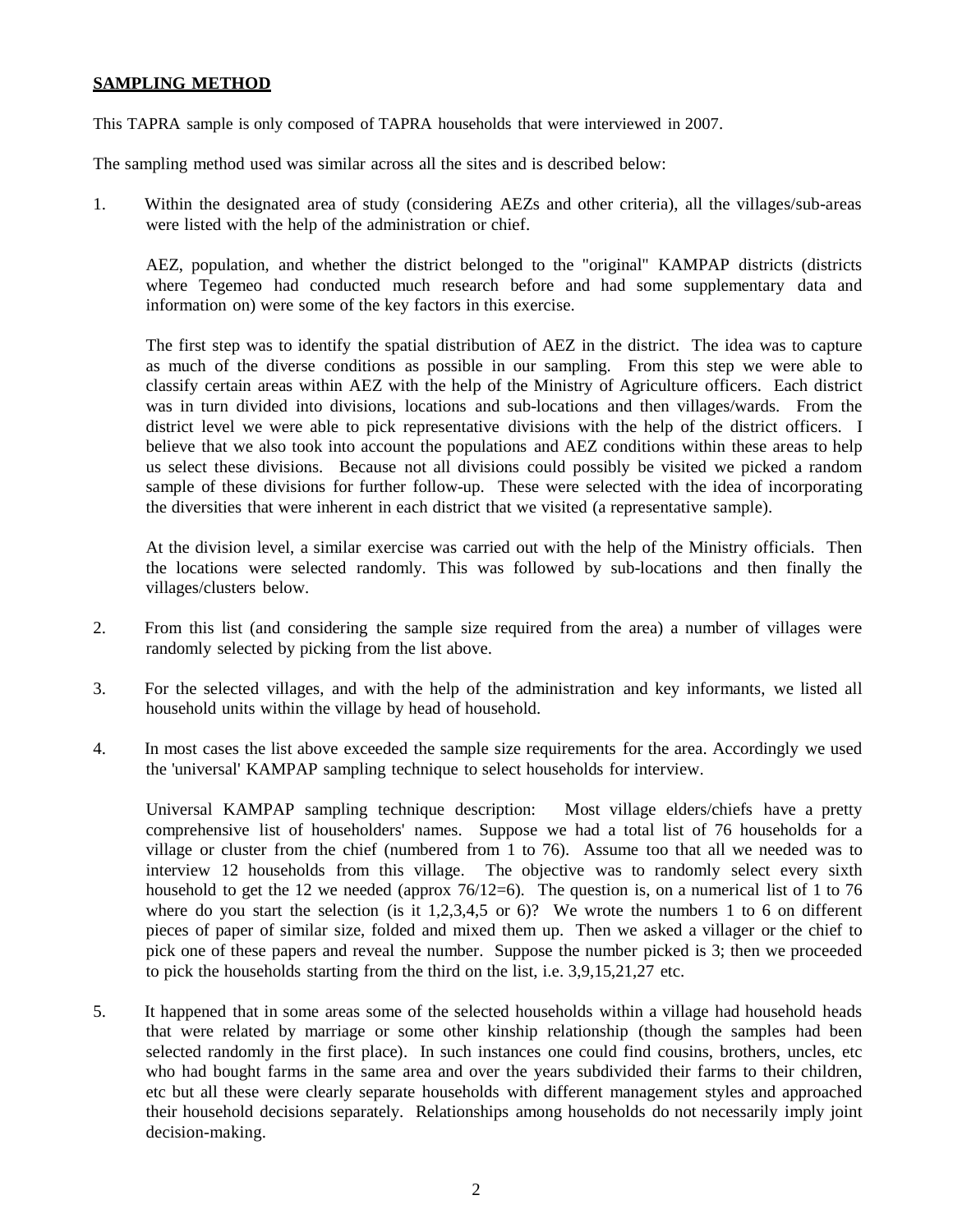6. In conclusion the samples were as random as was possible and the data should be able to express this random nature despite some pockets here and there of 'relationships', if one may.

### **SUMMARY OF HOUSEHOLDS SURVEYED**

Out of the 2010 Tampa survey sample of 1372 households, there were 1309 households that were interviewed. There were 30 households that were not interviewed in 2007 for various reasons (but were not dissolved or moved away). Those households were not included in the sample for the 2010.

Turkana and Garissa were not interviewed. The argument was that the original sample was not typical of the area. Garissa for example, had households who were engaged in irrigation which gave an indication that the area was highly productive. Turkana district did not give the typical scenario of a nomadic pastoralist household. Moreover, in Turkana, it was difficult to generate panel data due to the nomadic nature of the household.

It is important to note that there was no replacement of households in the TAPRA sample for this survey.

|         |                                        | Frequenc | Percent   | Valid<br>Percent | Cumulative<br>Percent |
|---------|----------------------------------------|----------|-----------|------------------|-----------------------|
| Valid   | 0 Completed                            | 1309     | 95.4      | 97.5             | 97.5                  |
|         | 1 Head & spouse dead                   | 5        | .4        | .4               | 97.9                  |
|         | 2 Head & spouse separated              |          | $\cdot$ 1 | .1               | 98.0                  |
|         | 3 Refused                              | 3        | .2        | $\mathbf{.2}$    | 98.2                  |
|         | 4 HH mems cannot be found              | 3        | .2        | $\mathbf{.2}$    | 98.4                  |
|         | 5 Family commitments (burial, wedding) |          | $\cdot$ 1 | .1               | 98.5                  |
|         | 6 HH moved from area                   | 12       | .9        | .9               | 99.4                  |
|         | 7 HH mems working outside area         |          | $\cdot$ 1 | .1               | 99.5                  |
|         | 8 Displaced by post election violence  | 5        | .4        | .4               | 99.9                  |
|         | 10 HH dissolved                        |          |           | .1               | 100.0                 |
|         | Total                                  | 1342     | 97.8      | 100.0            |                       |
| Missing | -7 Not interviewed                     | 30       | 2.2       |                  |                       |
| Total   |                                        | 1372     | 100.0     |                  |                       |

#### **intview Why HH is not able to participate in interview**

The data for page one of the survey instrument are contained in two files: allhhid10.sav and hhidfinal10.sav. The first file (allhhid10.sav) contains all the original selected households to be interviewed. The second file (hhidfinal10.sav) contains only those households that completed the interview for this 2010 survey (1309 hhids) of the TAPRA sample. This file should be used to merge the identifying characteristics to the other files as needed.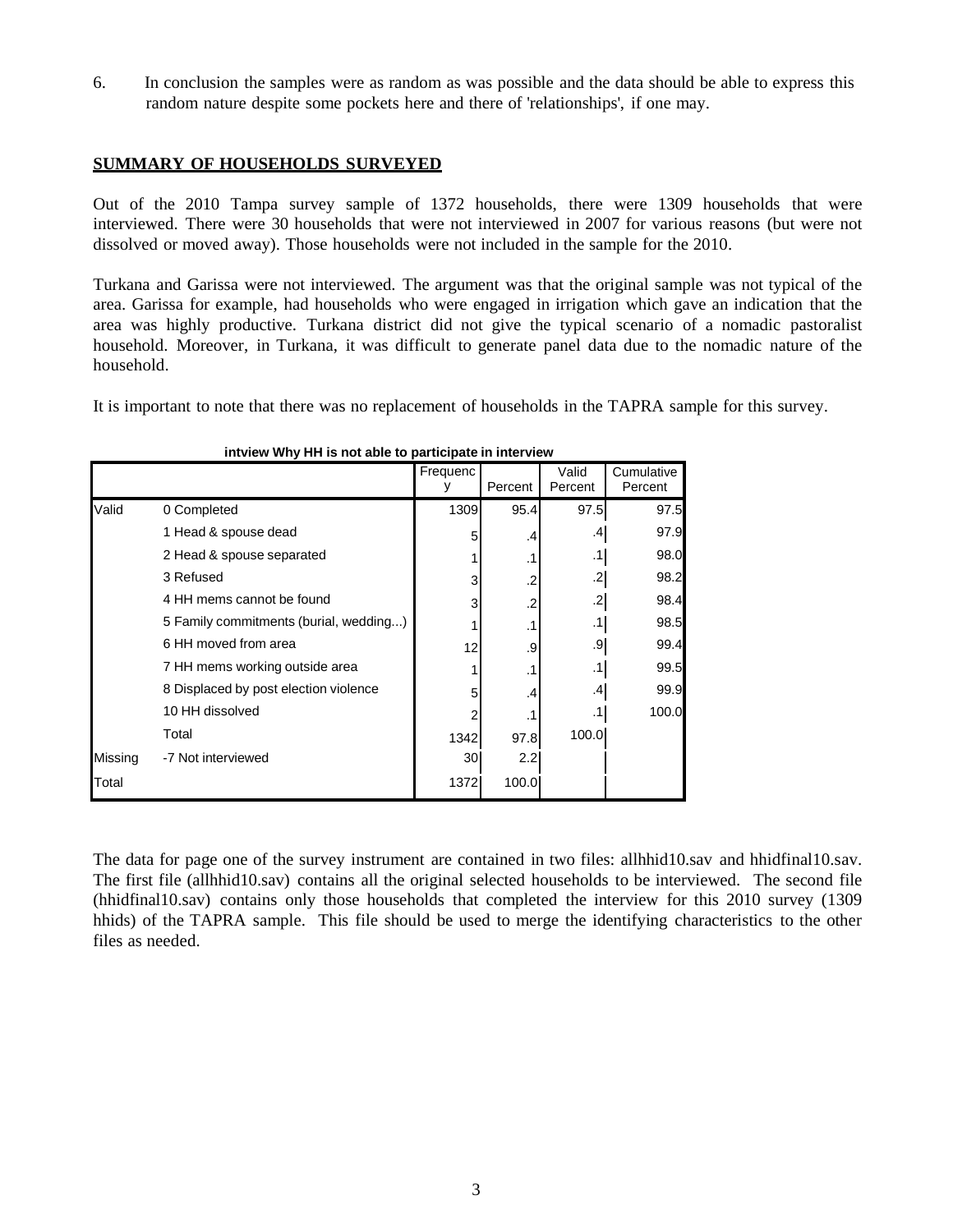#### **DATA FILE DESCRIPTIONS FOR RURAL HOUSEHOLD SURVEY**

Directory Structure: - In the subdirectory where you keep all your files you should create a directory called "Kenya". The next level is called "Kenyahh2010"**.** There are several subdirectories off this directory:  $C:\mathcal{L}$ ...

\Kenya

\Kenyahh2010 \anal- analysis files and syntax. \augdata- final data files to be used for analysis \docs- documentation of all files including the survey instruments and enumerator manual \lookup- lookup data files and syntaxes. \NewVars- files and syntaxes that have been computed and ready for analysis \demog – adults equivalents and household size  $\infty$  – income variables \tmp- used to store temporary files that the analyst does not plan to retain.

Variables to identify location: aez - agricultural ecological zones aezsmall - aez subdivided into more specific zones zone – habitat zones prov (province) dist (district), div (division), loc (location), subloc (sub-location), vil (village)

In addition to the identifying variables listed above GPS coordinates were collected and recorded for all the households that were interviewed. The GPS coordinates were collected in decimal degrees for this survey, whereas in the 2007 survey they were collected in degrees, minutes and seconds.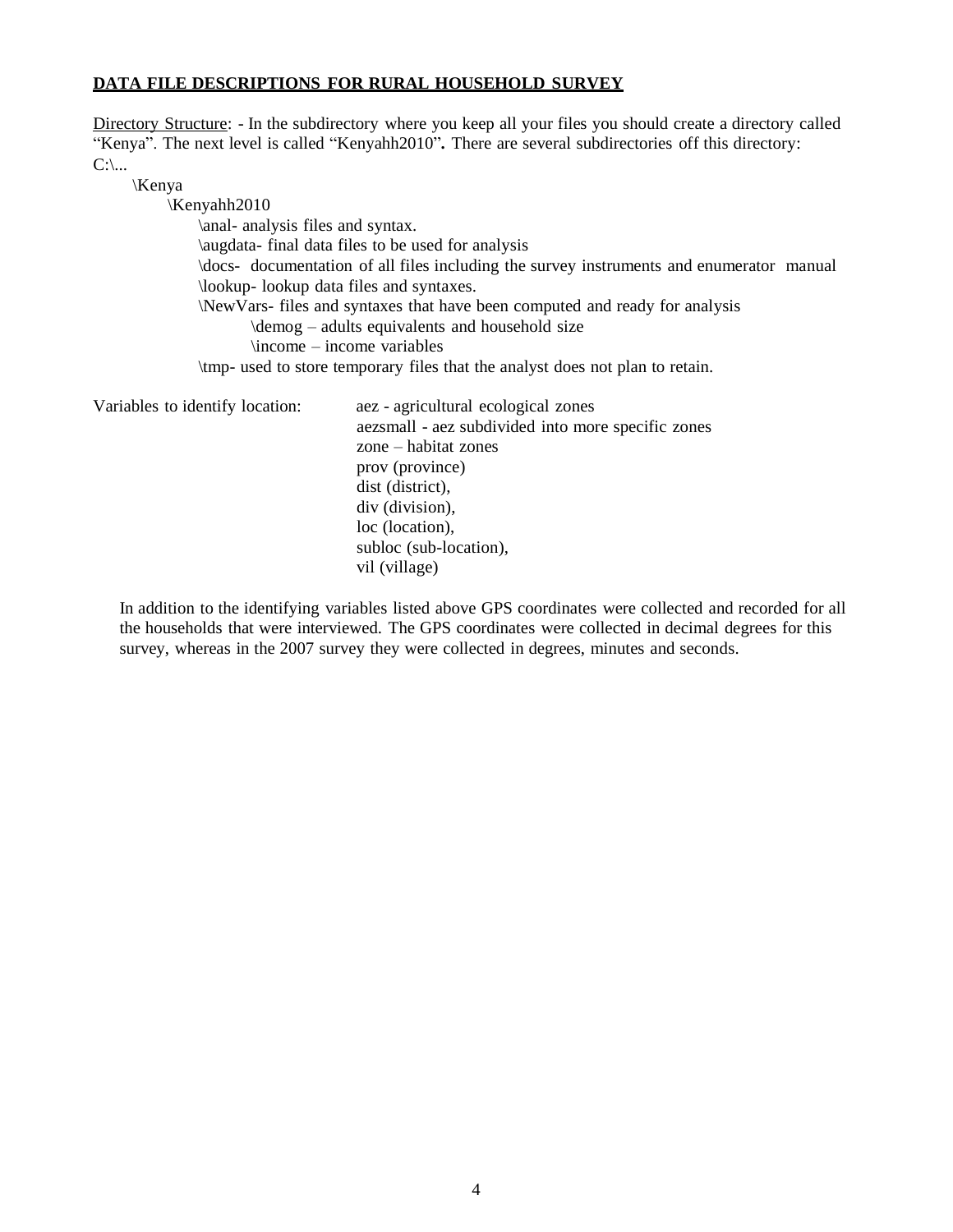### **DATA FILES**

Directory: C:\...\Kenya\Kenyahh2010\augdata

| Type of data                         | File name       | <b>Key variables</b> | Number<br>of cases | Computed<br>variables | Comments                                                                                                    |
|--------------------------------------|-----------------|----------------------|--------------------|-----------------------|-------------------------------------------------------------------------------------------------------------|
| Household identification             | hhidfinal10.sav | hhid                 | 1,309              |                       | All households that <b>completed</b> the<br>$ $ interview – use this file to merge in<br>location variables |
| Household level questions  +hh10.sav |                 | hhid                 | .,309              |                       | General household level questions.                                                                          |

## **Notes on hh10 file**:

GPS coordinates were collected in decimal degrees for this survey. In 2007 the data were collected degrees, minutes and seconds. There are several cases where the hh does not know how far the nearest NCPB depot is. The enumerator did not then ask if they sold to the NCPB and if not, why not.

| Household               | allhhid10.sav | hhid                              | 1,342  |                                                                                                                     | All households that were<br>– use only if want to kn<br>households were not in                                                                                           |  |                                                        |
|-------------------------|---------------|-----------------------------------|--------|---------------------------------------------------------------------------------------------------------------------|--------------------------------------------------------------------------------------------------------------------------------------------------------------------------|--|--------------------------------------------------------|
| Inventory of crops      | incrop10.sav  | hhid, crop                        | 15,406 |                                                                                                                     | Crop inventory- field cro<br>vegetables ( $tc = tissue$ cu                                                                                                               |  |                                                        |
| Field level information | field10.sav   | hhid, harvest, field              | 8,735  |                                                                                                                     |                                                                                                                                                                          |  | Field level data - acreage<br>preparation types and co |
| Cropping patterns       | croplev10.sav | hhid, harvest, field, crop        | 20,791 | $kgseed = kgs$ of<br>seed planted;<br>$kgharv = kgs$<br>harvested; kgsold<br>$=$ kgs sold; kgsspol<br>= kgs spoiled | Crop level data - crops grown, seed<br>information, harvest, sales & buyers,<br>amount spoiled for fruits and vegetables<br>Types and amounts of fertilizer used in each |  |                                                        |
| Fertilizer used         | fert10.sav    | hhid, harvest, field,<br>ferttype | 8,433  | Fertotal – amount<br>used was<br>$Fertcost - cost of$                                                               | field<br>Price of fertilizer is calculated using<br>standardized to kgs   PriceFert.sps, File is at fertilizer type,<br>fertilizer unit level (fertqty*pfert).           |  |                                                        |
|                         |               |                                   |        | fertilizer                                                                                                          | Manure and compost are not valued.                                                                                                                                       |  |                                                        |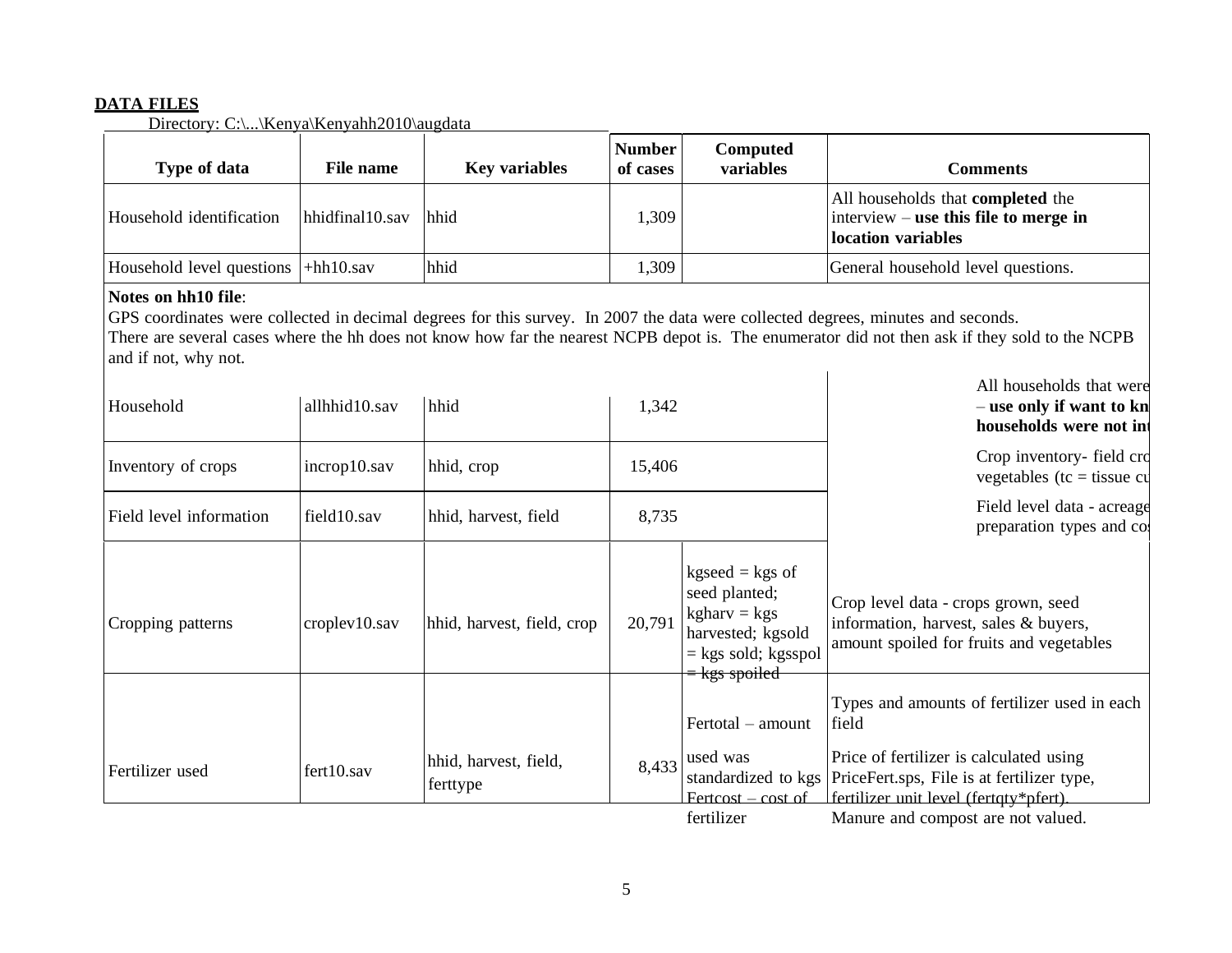| Type of data                                                                                                                                                                                                                                                                                                                                                                                                                                                                                                                                                            | <b>File name</b>  | <b>Key variables</b>                                          | <b>Number</b><br>of cases | Computed<br>variables                                                                              | <b>Comments</b>                                                                                                                                                                                                                                                                                        |  |
|-------------------------------------------------------------------------------------------------------------------------------------------------------------------------------------------------------------------------------------------------------------------------------------------------------------------------------------------------------------------------------------------------------------------------------------------------------------------------------------------------------------------------------------------------------------------------|-------------------|---------------------------------------------------------------|---------------------------|----------------------------------------------------------------------------------------------------|--------------------------------------------------------------------------------------------------------------------------------------------------------------------------------------------------------------------------------------------------------------------------------------------------------|--|
| Type of maize seed used                                                                                                                                                                                                                                                                                                                                                                                                                                                                                                                                                 | maizeseed10.sav   | hhid, harvest, field, crop,<br>sdvar, sdobtain, units         | 2,739                     | $kgseed = kgs$ of<br>seed obtained;<br>$\text{totval} = \text{total value}$<br>of seed obtained    | Seed type – sdvar = 22 (DH2) is a different<br>seed from sdvar $=$ 56 (DH 02)                                                                                                                                                                                                                          |  |
| Non-agricultural credit                                                                                                                                                                                                                                                                                                                                                                                                                                                                                                                                                 | nagcred10.sav     | Hhid, crduse, ctype,<br>crdsor                                | 503                       |                                                                                                    |                                                                                                                                                                                                                                                                                                        |  |
| crop inputs purchased<br>with own cash or credit                                                                                                                                                                                                                                                                                                                                                                                                                                                                                                                        | input10.sav       | hhid, inputype, mcrop,<br>numpur, punit, inputpr,<br>inpsorce | 4,852                     |                                                                                                    | Fertilizer and other inputs purchased/hired.<br>Transport costs for manure were not<br>collected                                                                                                                                                                                                       |  |
| Fertilizer subsidies<br>received over the last 3<br>years                                                                                                                                                                                                                                                                                                                                                                                                                                                                                                               | fertsubsidy10.sav | hhid, sfert, subsidyr,<br>sbunit                              | 259                       | $s b kg - kgs$ of<br>fertilizer received<br>as a subsidy                                           | A respondent would say the fertilizer was<br>given by government simply because it was<br>handed out by the chief or assistant chief<br>(government). It's not always possible for<br>the farmer to know the actual source. There<br>could be an issue of confusing the year the<br>subsidy was given. |  |
| Availability of fertilizer in<br>last 3 years                                                                                                                                                                                                                                                                                                                                                                                                                                                                                                                           | Fertaval10.sav    | hhid, fyear                                                   | 134                       |                                                                                                    |                                                                                                                                                                                                                                                                                                        |  |
| Labour inputs                                                                                                                                                                                                                                                                                                                                                                                                                                                                                                                                                           | labour10.sav      | hhid, activity                                                | 9,387                     |                                                                                                    | Labour inputs for largest monocropped<br>maize field. Some monocropped fields will<br>have vegetables and fruits listed in the field.                                                                                                                                                                  |  |
| Notes on labour: Where harvest is missing the household generally harvested green maize as they weeded. An assumption was made during<br>cleaning with respect to hired labor – the household could either hire labor or they could hire as a contract, but not both. This issue should be<br>clarified in future panel surveys. Some low costs or hours were justified by notes indicating the person was supervising the activity. New<br>categories were created for a combination of tasks where the respondent could not break down the hours to individual tasks. |                   |                                                               |                           |                                                                                                    |                                                                                                                                                                                                                                                                                                        |  |
| Who makes the decisions<br>on production, marketing,<br>and income use                                                                                                                                                                                                                                                                                                                                                                                                                                                                                                  | decision10.sav    | hhid, enterp                                                  |                           | partentr – added<br>during data<br>7,854 cleaning as a<br>yes/no question to<br>permit 6 cases per | If the HH did not have the enterprise in the<br>reference period, they could have practiced<br>the same earlier hence all HH were to<br>respond to the six enterprises. However if a<br>HH has never engaged in that enterprise it                                                                     |  |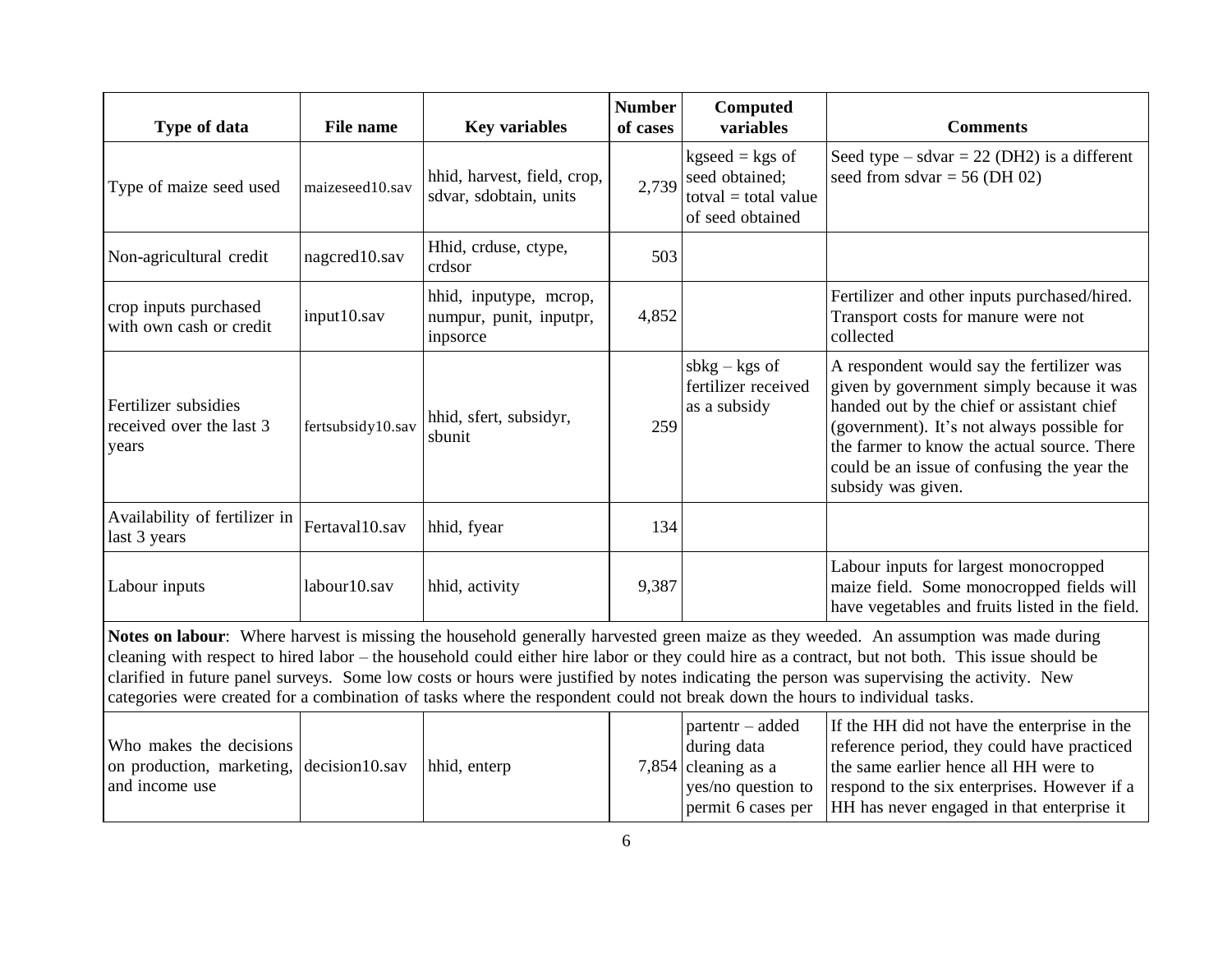| Type of data                               | File name         | <b>Key variables</b> | <b>Number</b><br>of cases | Computed<br>variables                                                                                             | <b>Comments</b>                                                                                                                                                                                                                                                                                          |
|--------------------------------------------|-------------------|----------------------|---------------------------|-------------------------------------------------------------------------------------------------------------------|----------------------------------------------------------------------------------------------------------------------------------------------------------------------------------------------------------------------------------------------------------------------------------------------------------|
|                                            |                   |                      |                           | household                                                                                                         | would be Not Applicable for that HH.                                                                                                                                                                                                                                                                     |
| Land transactions for last<br>10 years     | landmkt10.sav     | hhid, pid            | 182                       |                                                                                                                   |                                                                                                                                                                                                                                                                                                          |
| Livestock                                  | livestock10.sav   | hhid, livecode       | 4,461                     | Vpurch – value of<br>purchases<br>$V\text{ sold}$ – value of<br>sold<br>$V\text{soldnet}$ – value<br>of net sales | Livestock inventory and sales.<br>Standardized median values of type of<br>animal sold and type of animal purchased<br>were computed and used to value the<br>animals sold and purchased.<br>(PricePurchLS.sps and PriceLS.sps)                                                                          |
| All cow milk production                    | cowmilk10.sav     | hhid, milk           |                           | totmilk = $kgs$ of<br>milk (produced,<br>$1,660$ sold); totmilky =<br>Value of milk<br>(Ksh)                      | Standardized median value of milk was<br>computed to value milk production and<br>sales (priceMP.sps)                                                                                                                                                                                                    |
| Livestock products                         | liveprod10.sav    | hhid, liveprod       | 1,384                     | $vprod - value$ of<br>production (Ksh)<br>$vsales - value of$<br>sales (Ksh)                                      | Livestock production and sales,<br>standardized price calculated using<br>priceLP.sps                                                                                                                                                                                                                    |
| Livestock costs                            | livescost10.sav   | hhid, animsp         | 1,624                     | $totcost - total$<br>livestock expenses                                                                           | 4 specific groups of animals                                                                                                                                                                                                                                                                             |
| Inputs for livestock<br>received on credit | livestinput10.sav | hhid, input          | 149                       |                                                                                                                   | Credit (cash or in kind) received for<br>livestock care. The training instructions<br>were that if feed or any other item to do<br>with livestock was received on credit (cash<br>or in kind), then it would appear in the<br>livestinput10 file, but not in the livescost10<br>to avoid double counting |
| Extension advice                           | extension10.sav   | hhid, serv           | 2,526                     |                                                                                                                   | Amount willing to pay for 3 hours of<br>extension advice for new technology                                                                                                                                                                                                                              |
| household members from                     | demog10.sav       | hhid, mem            |                           | $8,919$ Age – actual age                                                                                          | household members listed in 2007 except                                                                                                                                                                                                                                                                  |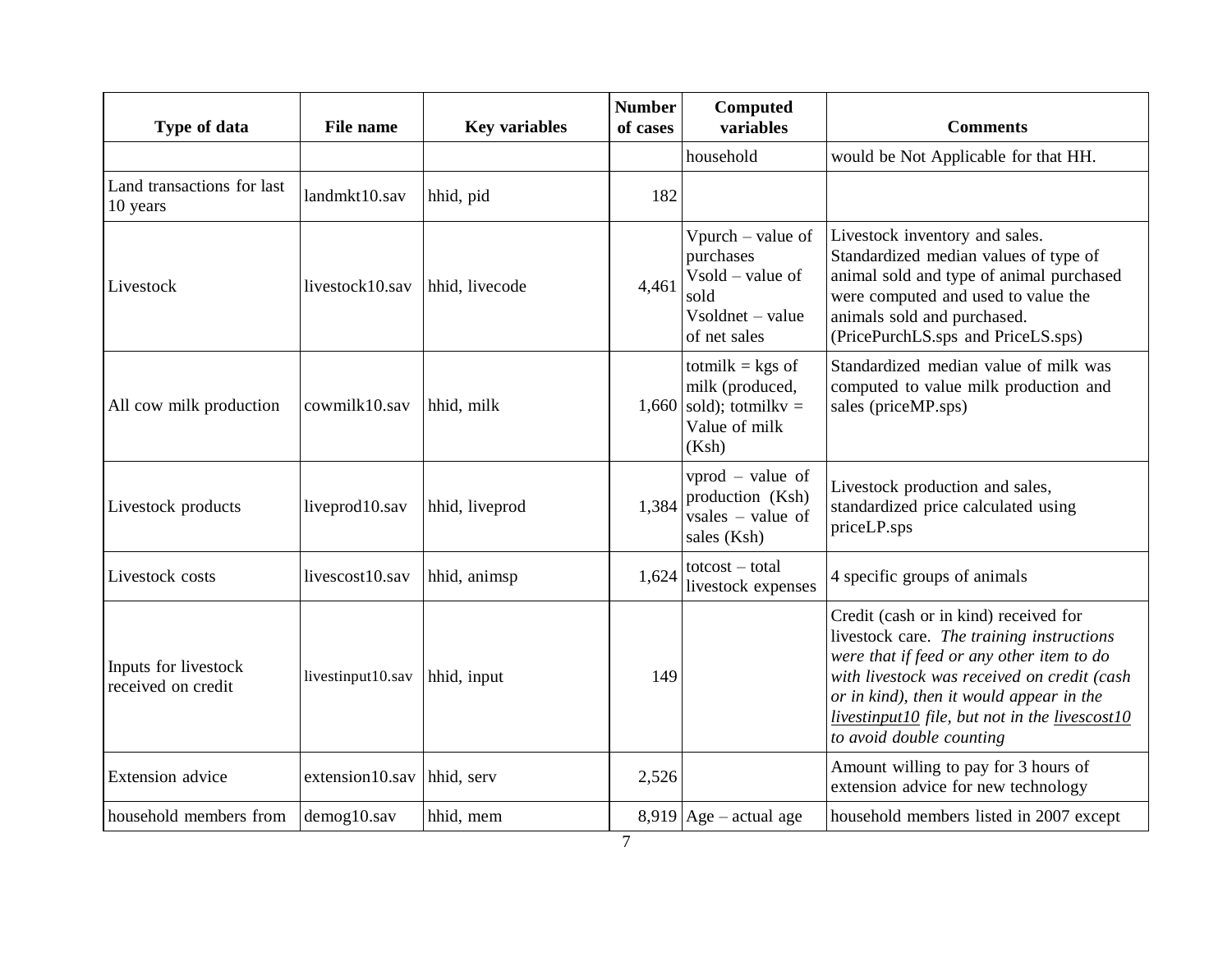| Type of data                         | <b>File name</b> | <b>Key variables</b>                                                                                                                                                                                                                                                                                                                                                                                                                                                                                                                                                                                                                                                                                                                                                                                                                                                                                                                                                                                                               | <b>Number</b><br>of cases | Computed<br>variables                                                                                           | <b>Comments</b>                                                                                                                                                                                                                                                                      |  |
|--------------------------------------|------------------|------------------------------------------------------------------------------------------------------------------------------------------------------------------------------------------------------------------------------------------------------------------------------------------------------------------------------------------------------------------------------------------------------------------------------------------------------------------------------------------------------------------------------------------------------------------------------------------------------------------------------------------------------------------------------------------------------------------------------------------------------------------------------------------------------------------------------------------------------------------------------------------------------------------------------------------------------------------------------------------------------------------------------------|---------------------------|-----------------------------------------------------------------------------------------------------------------|--------------------------------------------------------------------------------------------------------------------------------------------------------------------------------------------------------------------------------------------------------------------------------------|--|
| previous survey                      |                  |                                                                                                                                                                                                                                                                                                                                                                                                                                                                                                                                                                                                                                                                                                                                                                                                                                                                                                                                                                                                                                    |                           | subtracting<br>birthdate from<br>2010. notmem07<br>- variable to<br>indicate whether<br>the member<br>returned. | those who had died.                                                                                                                                                                                                                                                                  |  |
| Notes on demog10.sav                 |                  | Only those members who had died were left out of the listing of members from 2007 to be used for the 2010 survey.<br>Members who were no longer in the household is 2007 but had been a member at some time were also not listed. There<br>was no breakdown in the listing for 2010 between those who were present and those who were no longer members in<br>2007. Thus, the enumerator did not know if the member had left and was now returning and they also could not<br>identify previous members before 2007 who were returning. There are 457 members present in 2010 who were not<br>members in 2007. The reason for returning to the household was not collected.<br>There are 13 cases where the person listed was not a member in 2007, has died and spent no time in the household the<br>last 12 months. There are 7 people who were not in the household in 2007, but spent time in the household for this<br>survey and have died. No data were collected as to why these 20 people had returned to the household. |                           |                                                                                                                 |                                                                                                                                                                                                                                                                                      |  |
| <b>Additional members</b>            | demogA10.sav     | hhid, mem                                                                                                                                                                                                                                                                                                                                                                                                                                                                                                                                                                                                                                                                                                                                                                                                                                                                                                                                                                                                                          |                           | Age - actual age<br>subtracting<br>birthdate from<br>945 2010.                                                  | Adult household members not listed in<br>2007. New members start with the number<br>91 (905 cases). Some of the people listed<br>here are not new members, but returning<br>members who had left before 2007 (40<br>cases). The member numbers for these<br>people are less than 91. |  |
| Mortality since 2007                 | mortality10.sav  | hhid, pdmem                                                                                                                                                                                                                                                                                                                                                                                                                                                                                                                                                                                                                                                                                                                                                                                                                                                                                                                                                                                                                        | 162                       |                                                                                                                 | Previous deaths, cause, symptoms, sex, year<br>and month died, relation to head, level of<br>education                                                                                                                                                                               |  |
| Business / informal labour<br>income | business10.sav   | hhid, mem, activity                                                                                                                                                                                                                                                                                                                                                                                                                                                                                                                                                                                                                                                                                                                                                                                                                                                                                                                                                                                                                | 1,246                     | Low, medium,<br>high=# of low,<br>medium and high<br>income months                                              | Business and informal labour activities                                                                                                                                                                                                                                              |  |
| Salaries and pensions                | salwg10.sav      | hhid, mem, activity                                                                                                                                                                                                                                                                                                                                                                                                                                                                                                                                                                                                                                                                                                                                                                                                                                                                                                                                                                                                                |                           |                                                                                                                 | $1,233$ totsal = total salary Salaries / permanent employment-pensions                                                                                                                                                                                                               |  |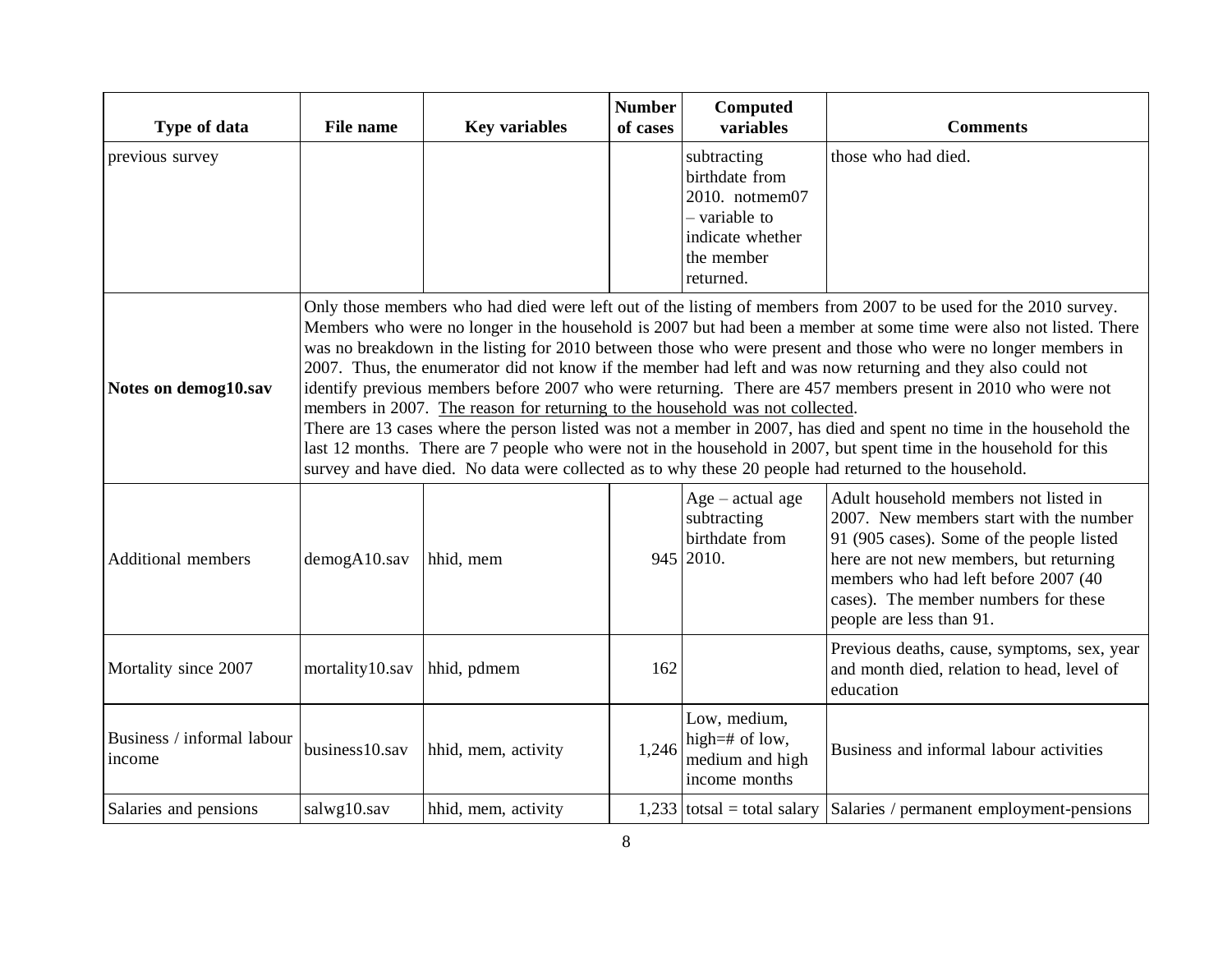| Type of data                    | File name       | <b>Key variables</b>        | <b>Number</b><br>of cases | Computed<br>variables                                                    | <b>Comments</b>                                                                                                                                                                     |
|---------------------------------|-----------------|-----------------------------|---------------------------|--------------------------------------------------------------------------|-------------------------------------------------------------------------------------------------------------------------------------------------------------------------------------|
|                                 |                 |                             |                           | for the year                                                             | and remittances                                                                                                                                                                     |
| Savings accounts                | savings10.sav   | Hhid, mem, saves,<br>acopen |                           |                                                                          | da03 (relationship The member name was not recorded so the<br>$1,502$ to head) – merged member number could not be verified, there<br>from demog10 file could be data entry errors. |
| Home consumption<br>purchases   | purch10.sav     | hhid, purch                 |                           | kg1, kg2, kg3,<br>$4,756$ kg12, totkgpch =<br>kgs purchased              | Purchases for home consumption by 4-<br>month periods                                                                                                                               |
| Weather patterns                | climate10.sav   | hhid, weather               | 1,705                     |                                                                          | Affect - Has this affected your farming? if<br>no, the rest of the questions will be N/A for<br>that change for that HH                                                             |
| Post-election violence<br>(PEV) | pev10.sav       | hhid, deffct                | 120                       |                                                                          |                                                                                                                                                                                     |
| Mobile phone usage              | cellphone10.sav | hhid, usephone              | 7,795                     |                                                                          |                                                                                                                                                                                     |
| Household assets                | $asset10$ .sav  | hhid, asset                 |                           | assetval $=$ total<br>$9,187$ value of assets<br>(Ksh)                   | This file should only contain those assets that<br>the household owns that are usable/repairable                                                                                    |
| Storage of grains               | store 10. say   | hhid, store, grain          |                           | $k$ gsstore – $k$ gs<br>$1,113$ stored, kgsloss –<br>kgs lost in storage |                                                                                                                                                                                     |

**C:\...\Kenya\Kenyahh2010\lookup**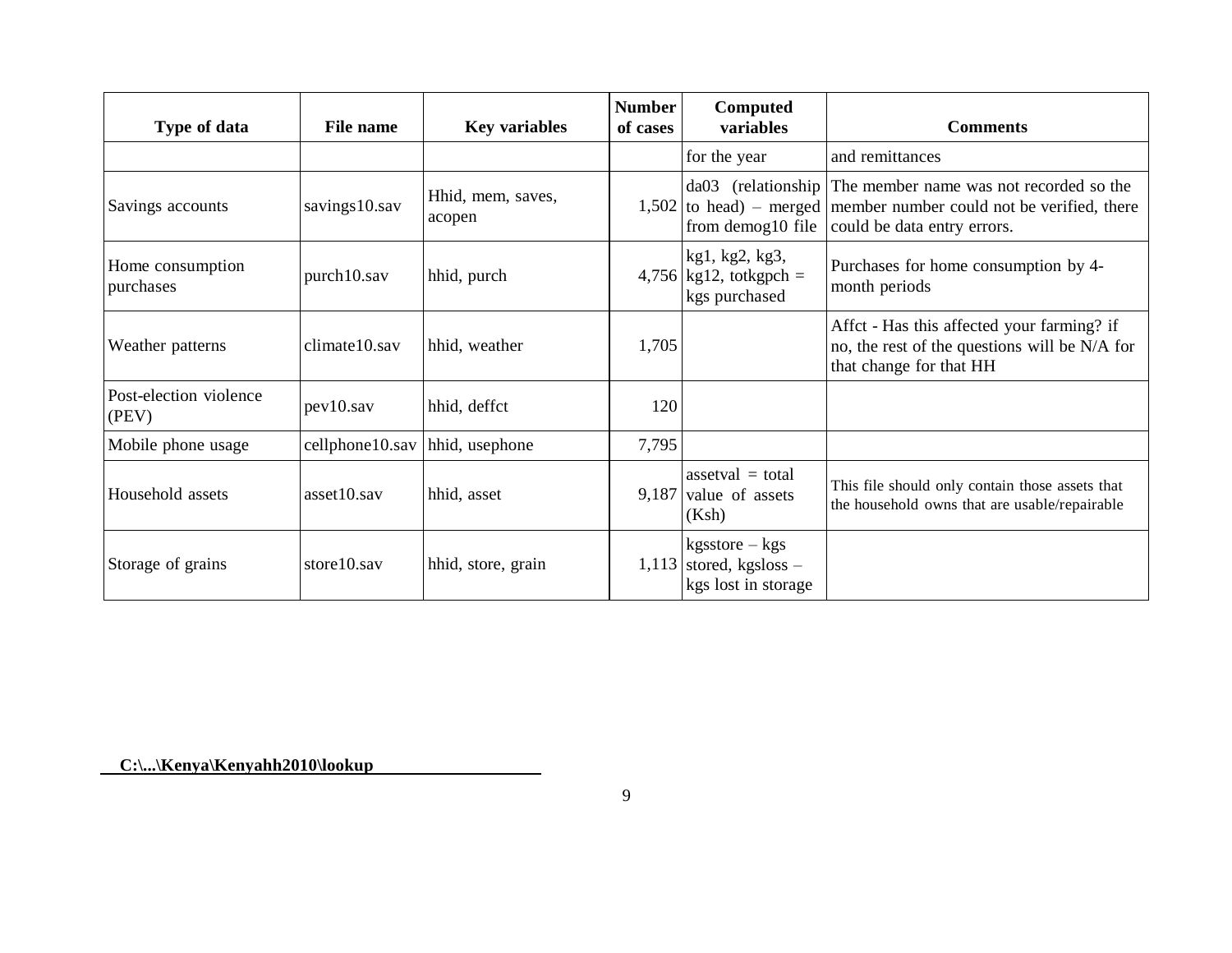| Type of data                             | <b>File name</b>  | File to be used<br>with | <b>Key</b>                      | <b>Number</b><br>of cases | <b>Comments</b>                                                                                                                                                                                                                                                                                          |
|------------------------------------------|-------------------|-------------------------|---------------------------------|---------------------------|----------------------------------------------------------------------------------------------------------------------------------------------------------------------------------------------------------------------------------------------------------------------------------------------------------|
| Crop quantity<br>conversion to Kgs       | Cropconv.sav      | Croplev10.sav           | Crop, unit                      | 806                       | File used to convert harvested/sold crop units to kgs                                                                                                                                                                                                                                                    |
| Fertilizer quantity<br>conversion to Kgs | Fertconv.sav      | Fert10.sav              | Ferttype,<br>fertunit           | 155                       | File used to convert fertilizer units in to kgs                                                                                                                                                                                                                                                          |
| Crop prices                              | pricecrop.sav     | croplev10.sav           | crop, dist                      | 955                       | Created with PriceCrop.sps. Developed using the<br>following approach: district median if $>=10$<br>observations, otherwise zonal median if $>=10$<br>observations, otherwise provincial median, then<br>national median.                                                                                |
| Fertilizer prices                        | pricefert.sav     | fert10.sav              | ferttype,<br>fertunit, dist     | 268                       | Created with PriceFert.sps. Followed standard<br>approach as in PriceCrop.sps. Note that we also used a<br>fertilizer price lookup file in the 2000 data set.<br>Computation of Pfert is as with pricecrop.sps where we<br>consider the district, zone, provincial and national<br>prices in that order. |
| Prices for livestock<br>products         | priceLP.sav       | lstprd10.sav            | liveprod, dist                  | 85                        | Created by PriceLP.sps. District price conversion for<br>livestock products                                                                                                                                                                                                                              |
| Livestock selling<br>prices              | priceLS.sav       | lstsld10.sav            | livecode, dist                  | 221                       | Created by PriceLS.sps. District price conversion for<br>livestock sales                                                                                                                                                                                                                                 |
| Prices of purchases                      | pricepurchase.sav | purch10.sav             | purch, dist                     | 206                       | Created by PricePurchase.sps. Price conversion for the<br>prices of household purchases.                                                                                                                                                                                                                 |
| Livestock purchase<br>price.             | pricepurchLS.sav  | lstsld10.sav            | livecode, dist                  | 221                       | Created by PricePurchLS.sps. Conversion for the<br>purchase prices of livestock                                                                                                                                                                                                                          |
| Prices of seed                           | priceseed.sav     | croplev10.sav           | crop,<br>sdtype,<br>sunit, dist | 1,910                     | Convert prices of seed into district prices<br>Price of seed computed as in the other price lookup<br>files. This file assigns a value to the seed used. Not all<br>seeds were purchased.                                                                                                                |
| Purchases conversion<br>to kgs           | Purchconv10.sav   | purch10.sav             | purch, unit                     | 77                        | Conversion of purchase units into kgs.                                                                                                                                                                                                                                                                   |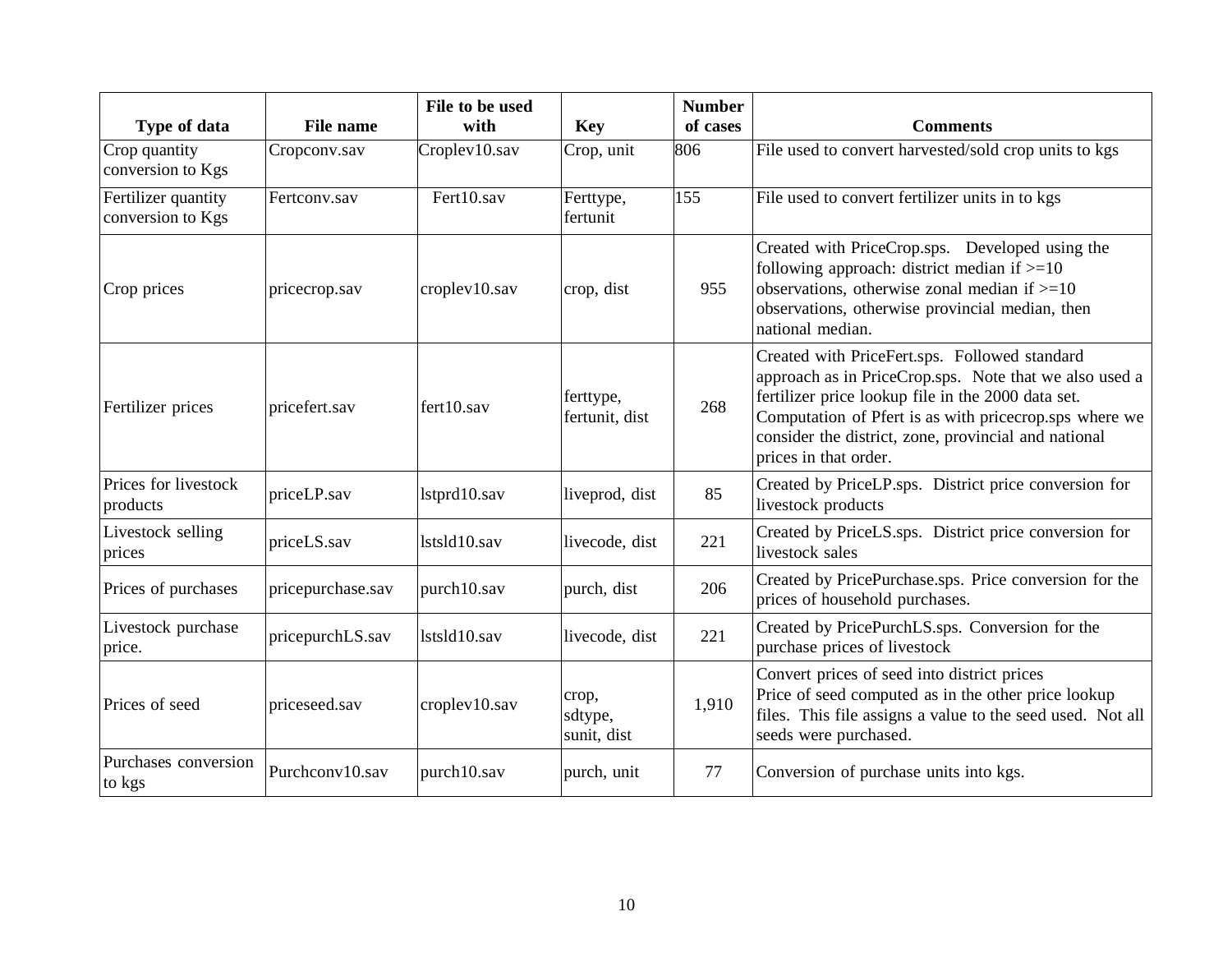## **New Computed Variables**

# **C:\...\Kenya\Kenyahh2010\NewVars**

**\demog**

| Type of data                                                                                                                                        | File name            | <b>Key variables</b> | <b>Number</b> | <b>Variables</b>                                                                                                                                                                     | <b>Syntax File</b>                                                                                                               |  |  |
|-----------------------------------------------------------------------------------------------------------------------------------------------------|----------------------|----------------------|---------------|--------------------------------------------------------------------------------------------------------------------------------------------------------------------------------------|----------------------------------------------------------------------------------------------------------------------------------|--|--|
|                                                                                                                                                     |                      |                      | of cases      |                                                                                                                                                                                      |                                                                                                                                  |  |  |
| <b>Subdirectory "demog"</b>                                                                                                                         |                      |                      |               |                                                                                                                                                                                      |                                                                                                                                  |  |  |
| Adult equivalents and size<br>of household                                                                                                          | ae_hhsize_10.sav     | hhid                 | 1,309         | $a$ ehh $10 - a$ dult equivalents<br>hhsize $10$ – household size                                                                                                                    | $ae_{hsize_10.}$ ae_hhsize_10.sps – see note at<br>end of documentation regarding<br>method used to compute adult<br>equivalents |  |  |
| Subdirectory "income"                                                                                                                               |                      |                      |               |                                                                                                                                                                                      |                                                                                                                                  |  |  |
| All income variables in<br>one file                                                                                                                 | income10.sav         | hhid                 | 1,309         | Main variables are: income10<br>(sum of crpinc10, offrin10,<br>vnetlv10                                                                                                              | merge_income.SPS                                                                                                                 |  |  |
|                                                                                                                                                     |                      |                      |               | Income notes: seed cost is included in this file but is NOT included in calculating expenses for crop income. Labour costs are also not included.                                    |                                                                                                                                  |  |  |
|                                                                                                                                                     |                      |                      |               | Milk sales are included in the file but not used. Livestock costs - there are 2 variables, tlivescost10 includes all costs collected, vlivecost10                                    |                                                                                                                                  |  |  |
| includes only those costs that match previous years. The income total uses vlivecost10.                                                             |                      |                      |               |                                                                                                                                                                                      |                                                                                                                                  |  |  |
| Crop income computation                                                                                                                             | cropinc10.sav        | hhid                 | 1,307         | crpinc10, totcost (vprod,<br>vsold, vret, lpcost, fertcost,<br>seedcost)                                                                                                             | cropinc10.sys                                                                                                                    |  |  |
| Off farm income                                                                                                                                     | ofarminc10.sav       | hhid                 | 1,174         | vsalrem, vinform, offrin10                                                                                                                                                           | offfarminc10.SPS                                                                                                                 |  |  |
| Live animal valuation                                                                                                                               | vlivestock_net10.sav | hhid                 | 1,309         | vcost lv (Vetserv, sallystk<br>animfeed) – costs, vnet ls,<br>vprod_lp, vsold_ls, vpur_ls                                                                                            | livestock_income10.SPS                                                                                                           |  |  |
|                                                                                                                                                     |                      |                      |               | Livestock income notes: Two variables were computed – one calculating net income for cattle (vnet_lv_c - Net value cattle income 10                                                  |                                                                                                                                  |  |  |
| (live+animal prod) - cost) and another calculating income from the other animals (vnet_lv_o - Net value other livestock income 10 (live+animal      |                      |                      |               |                                                                                                                                                                                      |                                                                                                                                  |  |  |
| prod) - cost). For panel analysis the net income from cattle would be used. Two expenditure costs were calculated: /tlvcost 'Total expenditures for |                      |                      |               |                                                                                                                                                                                      |                                                                                                                                  |  |  |
| all animal services' =sum(tlvcost) /vlvcost 'Expenditures matching previous years (animal feed and vet service)' = sum(vlvcost). The costs to       |                      |                      |               |                                                                                                                                                                                      |                                                                                                                                  |  |  |
| match previous years was used "vlvcost" to calculate net income.                                                                                    |                      |                      |               |                                                                                                                                                                                      |                                                                                                                                  |  |  |
| Asset valuation                                                                                                                                     | asset10.sav          | hhid                 | 1,309         | Lsval_10 (panel), totlsval_10<br>$\text{(all 2010 hhs)}$ , eqval $\text{\_10}$<br>(panel), toteqval_10 (all 2010<br>hhs), asval_10 (panel assets),<br>totasval $\_10$ (all 2010 hhs) | Asval10.sps                                                                                                                      |  |  |